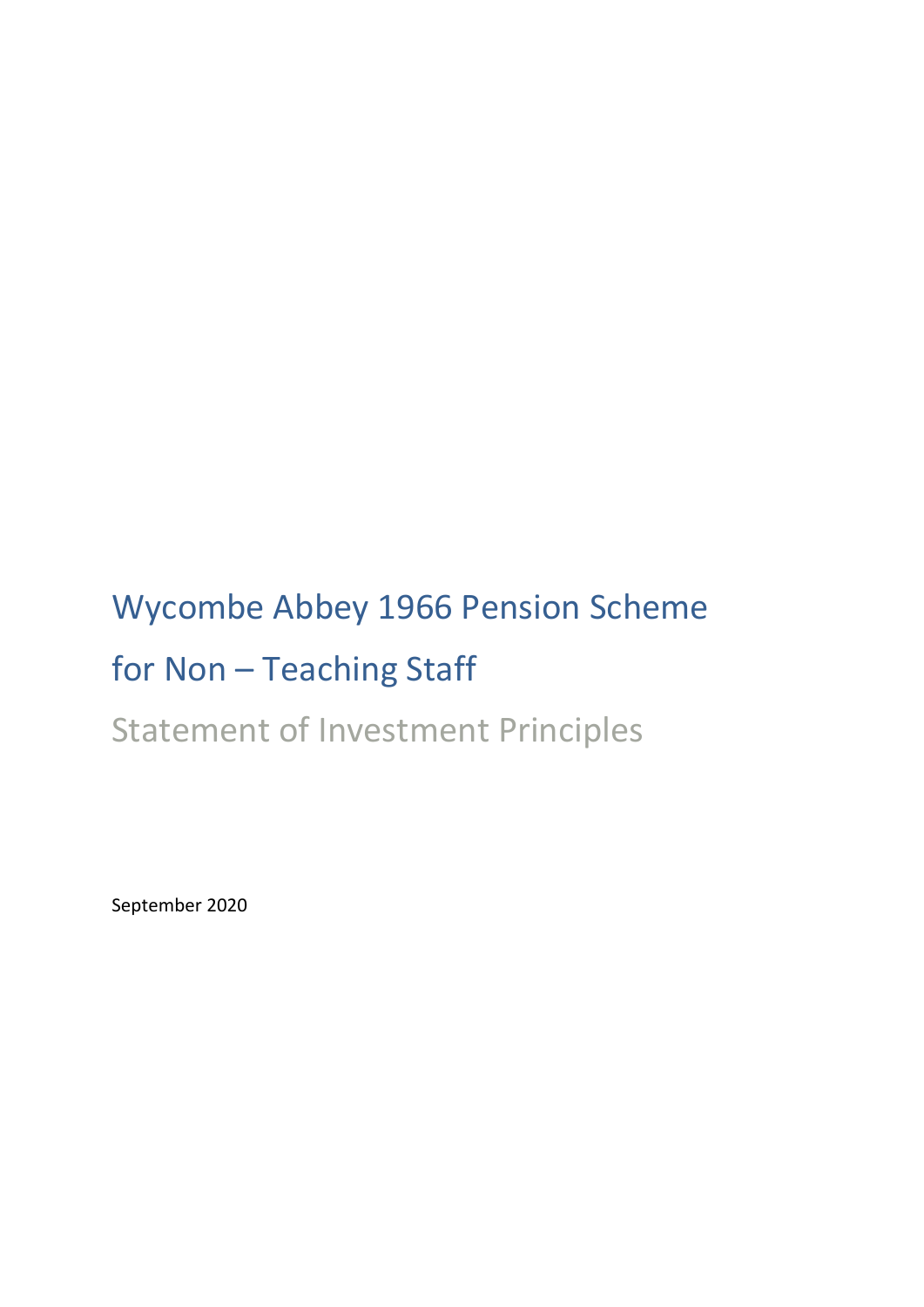## **Contents**

| $\mathbf{1}$                                             | Introduction                                        |                                                  | 1              |  |
|----------------------------------------------------------|-----------------------------------------------------|--------------------------------------------------|----------------|--|
| $\overline{2}$                                           |                                                     | <b>Investment Objectives</b>                     | $\overline{2}$ |  |
| 3                                                        | <b>Investment Responsibilities</b>                  |                                                  |                |  |
|                                                          | 3.1                                                 | Trustees' Duties and Responsibilities            | 3              |  |
|                                                          | 3.2                                                 | Investment Adviser's Duties and Responsibilities | 3              |  |
|                                                          | 3.3                                                 | Arrangements with Investment Managers            | 4              |  |
|                                                          | 3.4                                                 | <b>Summary of Responsibilities</b>               | 4              |  |
| 4                                                        |                                                     | <b>Investment Strategy</b>                       | 5              |  |
|                                                          | 4.1                                                 | Setting Investment Strategy                      | 5              |  |
|                                                          | 4.2                                                 | <b>Investment Decisions</b>                      | 5              |  |
|                                                          | 4.3                                                 | Types of Investments to be Held                  | 6              |  |
|                                                          | 4.4                                                 | <b>Financially Material Considerations</b>       | 6              |  |
|                                                          | 4.5                                                 | Non - Financial Matters                          | 6              |  |
|                                                          | 4.6                                                 | Stewardship                                      | 7              |  |
| 5                                                        | <b>Risk</b>                                         |                                                  | 8              |  |
| 6                                                        | <b>Monitoring of Investment Adviser and Manager</b> |                                                  |                |  |
|                                                          | 6.1                                                 | <b>Investment Adviser</b>                        | 10             |  |
|                                                          | 6.2                                                 | <b>Investment Managers</b>                       | 10             |  |
|                                                          | 6.3                                                 | Portfolio Turnover costs                         | 10             |  |
| 7                                                        | <b>Code of Best Practice</b>                        |                                                  | 11             |  |
| 8                                                        | Compliance                                          |                                                  | 12             |  |
| <b>Appendix 1: Scheme Asset Allocation Benchmark</b>     |                                                     |                                                  | 13             |  |
| <b>Appendix 2: Cashflow and Rebalancing Policy</b><br>14 |                                                     |                                                  |                |  |
| <b>Appendix 3: Investment Manager Information</b><br>15  |                                                     |                                                  |                |  |
| <b>Appendix 4: tPR Investment Guidance</b><br>16         |                                                     |                                                  |                |  |
| <b>Appendix 5: Responsibilities of Parties</b><br>17     |                                                     |                                                  |                |  |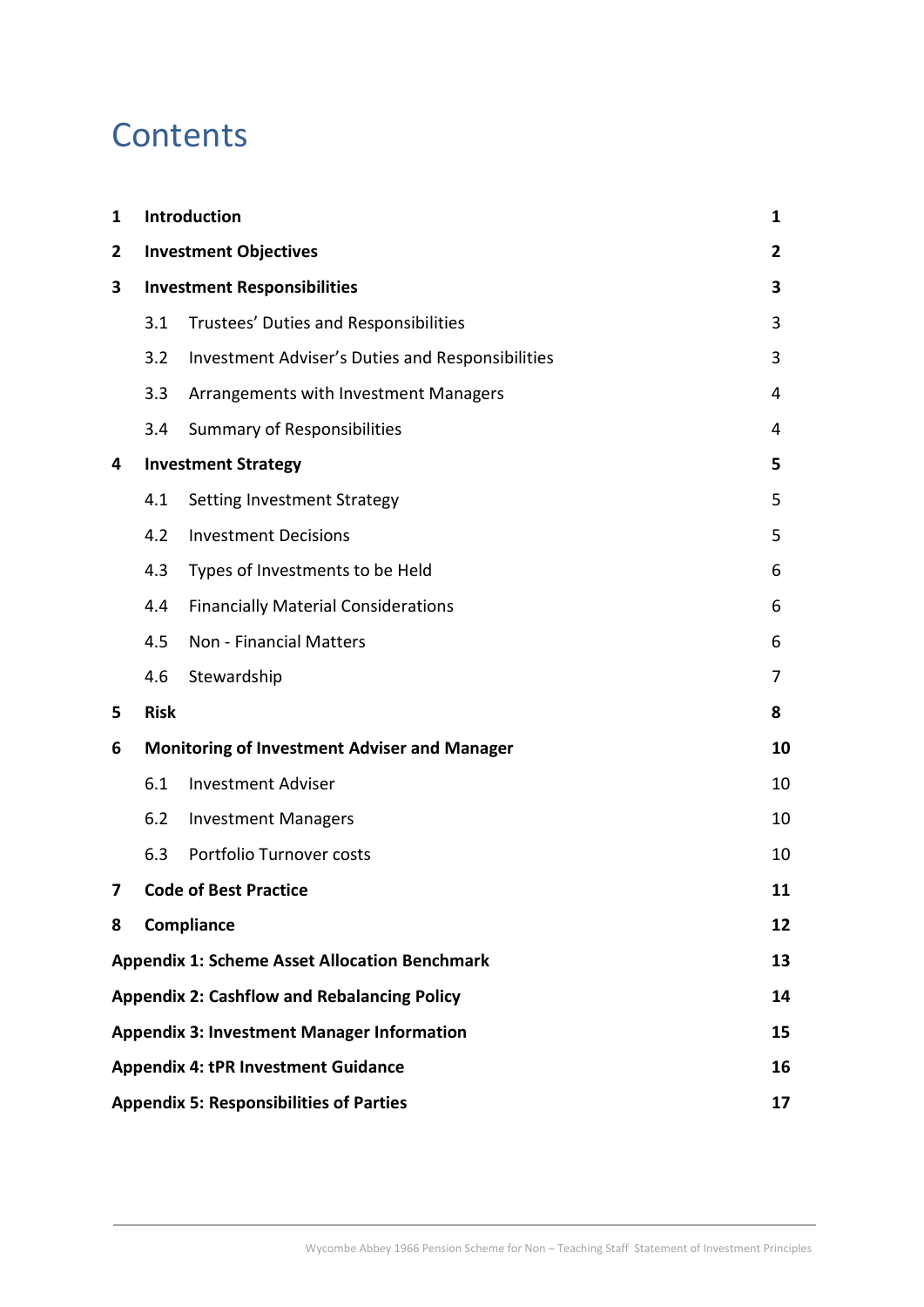# 1 Introduction

This Statement of Investment Principles (the "Statement") has been prepared by the Trustees of the Wycombe Abbey 1966 Pension Scheme for Non – Teaching Staff (the "Scheme") in accordance with Section 35 of the Pensions Act 1995, as amended, and its attendant Regulations.

The Statement outlines the principles governing the investment policy of the Scheme and the activities undertaken by the Trustees to ensure the effective implementation of these principles. The Statement also details the Trustees' compliance with the Pension Regulator's 'Investment Guidance for Defined Benefit Pension Schemes'.

In preparing the Statement, the Trustees have:

- obtained and considered written advice from a suitably qualified individual, employed by their investment consultants, Mercer, whom they believe to have a degree of knowledge and experience that is appropriate for the management of their investments; and
- consulted with the Sponsoring Employer, although they affirm that no aspect of their strategy is restricted by any requirement to obtain the consent of the Sponsoring Employer.

The advice and the consultation process considered the suitability of the Trustee's investment policy for the Scheme.

The Trustees will review the Statement formally at least every three years to coincide with the triennial Actuarial Valuation or other actuarial advice relating to the statutory funding requirements. Furthermore, the Trustees will review the Statement without delay after any significant change in investment policy. Any changes made to the Statement will be based on written advice from a suitably qualified individual and will follow consultation with the Sponsoring Employer.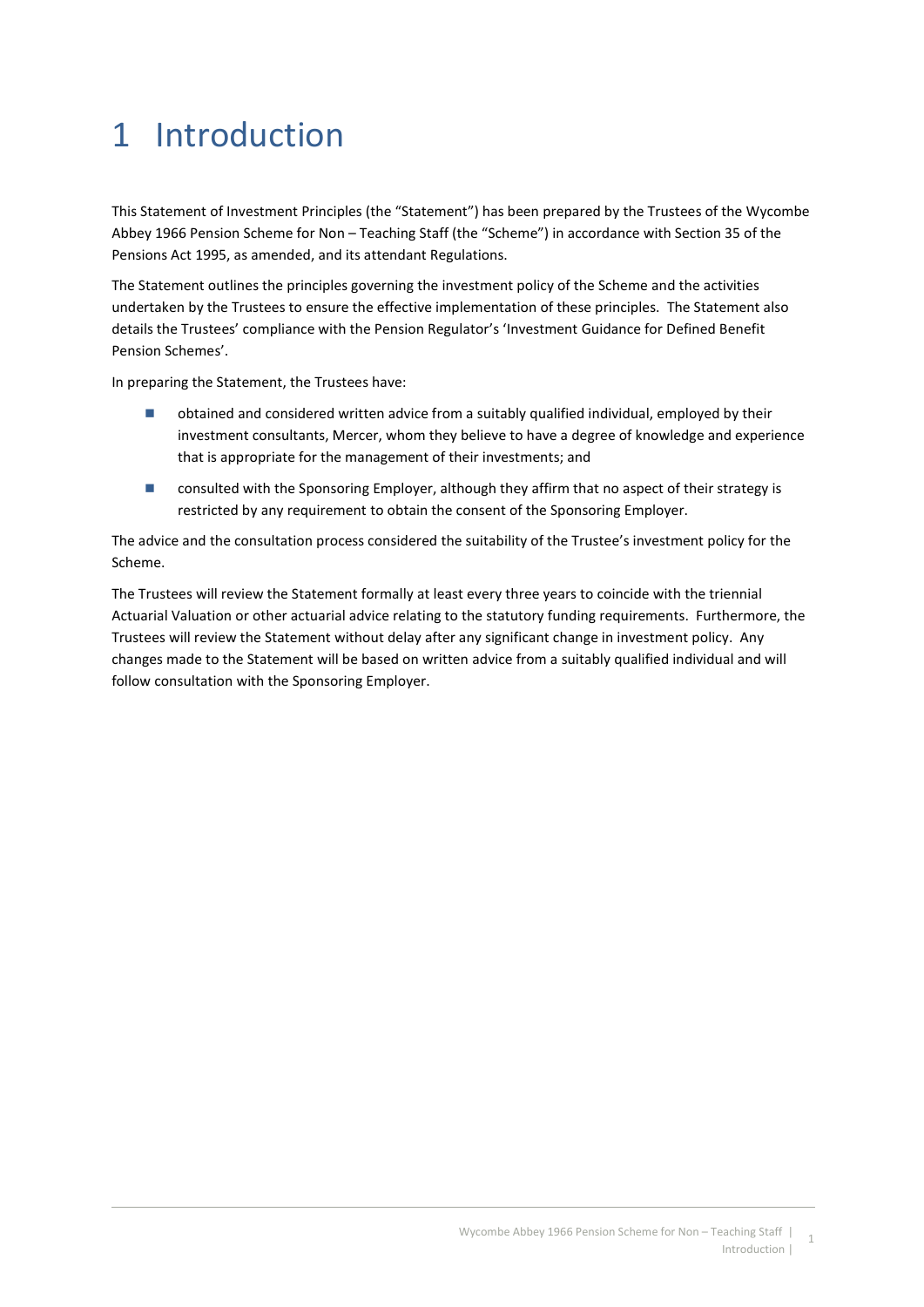# 2 Investment Objectives

The Trustees' primary investment objective for the Scheme is to achieve an overall rate of return that is sufficient to ensure that assets are available to meet all liabilities as and when they fall due. In doing so, the Trustees also aims to maximise returns at an acceptable level of risk taking into consideration the circumstances of the Scheme.

The Trustees have also received confirmation from the Scheme Actuary during the process of revising the investment strategy that its investment objectives and the resultant investment strategy are consistent with the actuarial valuation methodology and assumptions used by the Scheme Actuary.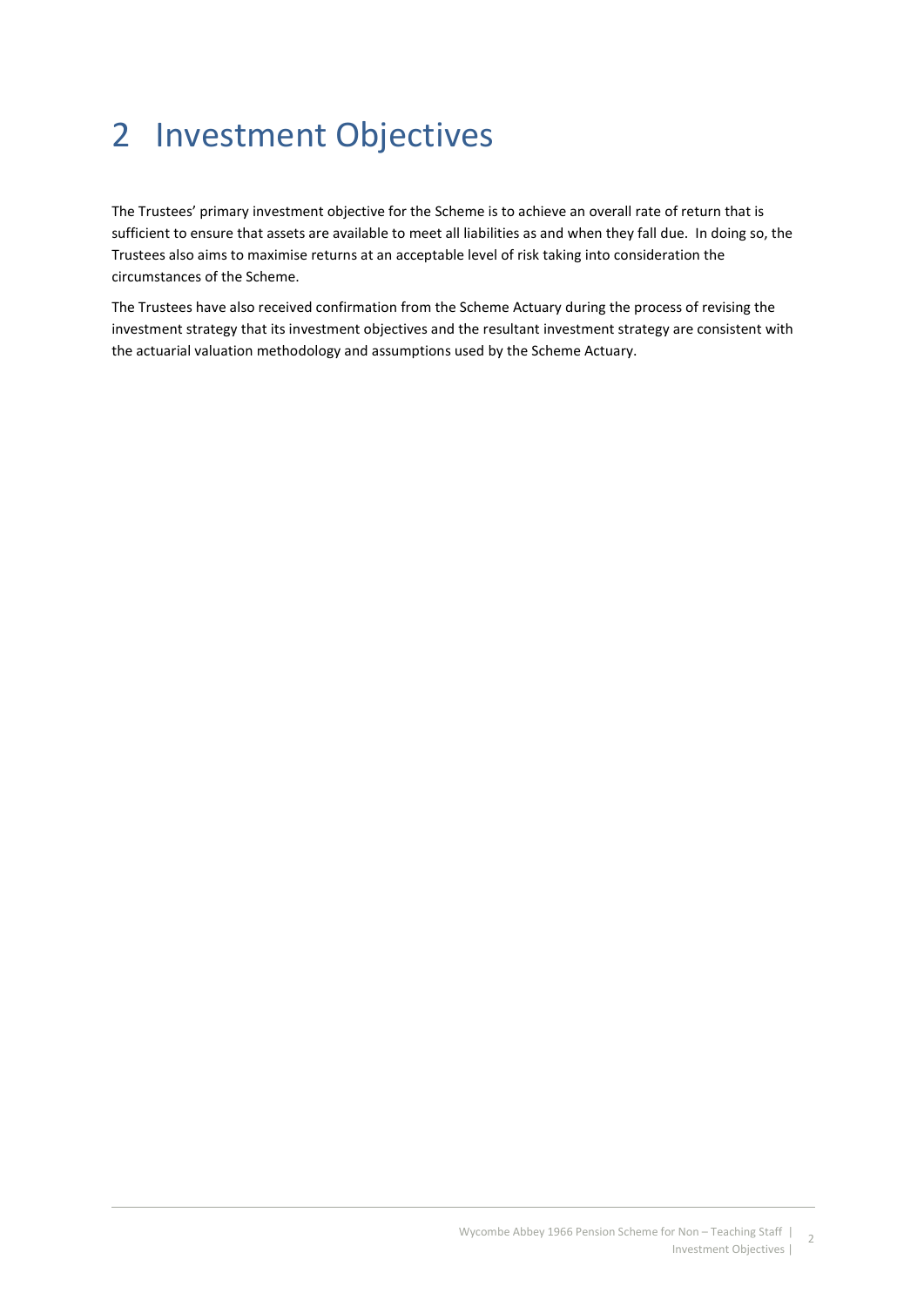# 3 Investment Responsibilities

## 3.1 Trustees' Duties and Responsibilities

The Trustees are responsible for setting the investment objectives and determining the strategy to achieve the objectives.

The Trustees carry out their duties and fulfils their responsibilities as a single body.

The duties and responsibilities of the Trustees include, but are not limited to, the following tasks and activities:

- The regular approval of the content of the Statement.
- **The appointment and review of the investment managers and investment advisers.**
- $\blacksquare$  The assessment and review of the performance of each investment manager.
- **The setting and review of the investment parameters within which the investment managers can** operate.
- The assessment of the risks assumed by the Scheme at a total scheme level as well as on a manager by manager basis.
- The approval and review of the asset allocation benchmark for the Scheme.
- The compliance of the investment arrangements with the principles set out in the Statement.

## 3.2 Investment Adviser's Duties and Responsibilities

The Trustees have recently started to appoint Mercer as the investment adviser to the Scheme as and when advice is required. To date, Mercer have provided advice on cashflow management and the production this Statement only. Matters on which Mercer can provide advice to the Trustees include the following:

- Setting of investment objectives.
- Determining investment strategy and asset allocation.
- Determining an appropriate investment structure.
- **Fig. 5** Framing manager mandates.
- Assistance in determining funds and investment managers that are suitable to meet the Trustees' objectives.
- Selecting and replacing investment managers.
- Setting cashflow management (investment and disinvestment) policies (Appendix 2).

The Trustees may seek advice from Mercer with regard to both strategic and tactical investment decisions (see Section 4 - Investment Strategy); however, they recognise that they retain responsibility for all such decisions, including those that concern investments and disinvestments relating to cash flows (see Appendix 2). Mercer may be proactive in advising the Trustees regarding tactical investment decisions; however, there is no responsibility placed on Mercer to be proactive in all circumstances.

Mercer is remunerated on a project-by-project basis with a fee being agreed in advance of the project commencing. Mercer does not receive commission or any other payments in respect of the Scheme that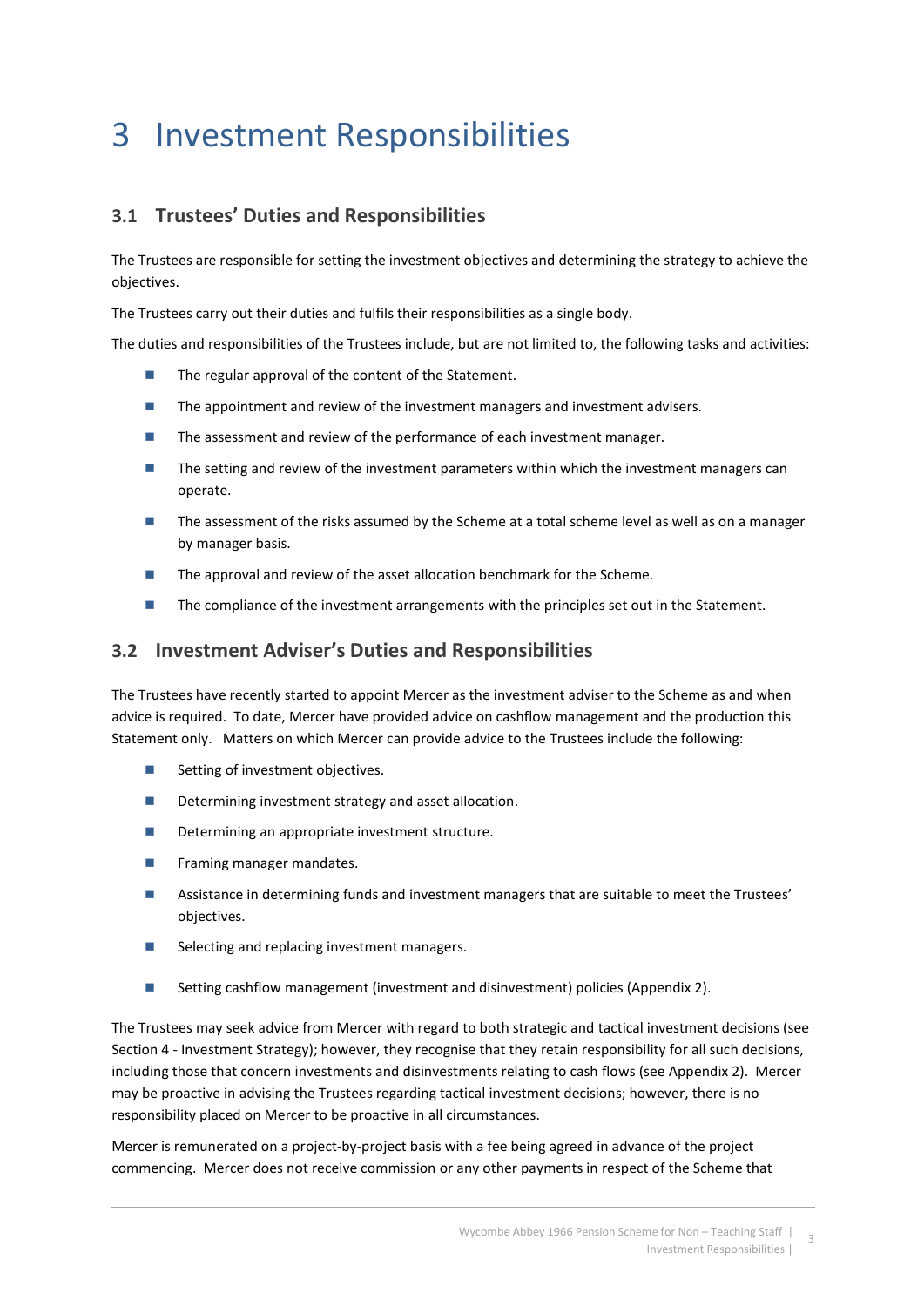might affect the impartiality of their advice. The Trustees believe that this is the most appropriate adviser remuneration structure for the Scheme.

Mercer is authorised and regulated by the Financial Conduct Authority ("FCA").

## 3.3 Arrangements with Investment Managers

The Trustees, after considering appropriate investment advice, have appointed a professional authorised investment manager, Cazenove Capital ("Cazenove"), to manage the assets of the Scheme.

The details of the managers' mandate is set out in Appendix 3.

In particular, Cazenove appoints underlying fund managers who are responsible for all decisions concerning the selection and de-selection of the individual securities within the funds they manage.

When engaging with Cazenove as investment manager, the Trustees are mindful of the need for Cazenove to be incentivised to align its strategy and decisions with the profile and duration of the liabilities of the Scheme, in particular long-term liabilities.

Investment managers are appointed by Cazenove based on their capabilities and therefore, their perceived likelihood of achieving the expected return and risk characteristics required for the asset class being selected. As Cazenove manages the Scheme's assets by way of investment in other underlying pooled funds, the Trustees accept that they do not have the ability to determine the risk profile and return targets of the funds. Instead, the Trustees expect Cazenove to manage the assets in a manner that is consistent with the Trustees' overall investment objectives and strategy as outlined in this Statement.

Should Cazenove fail to align its investment strategies and decisions with the Trustees' policies, it is open to the Trustees to renegotiate commercial terms or to terminate Cazenove's appointment.

Cazenove does not make investment decisions based on their assessment about the performance of an issuer of debt or equity. Instead, assessments of the medium to long-term financial and non-financial performance of an issuer are made by the underlying third party asset managers appointed by Cazenove Capital to manage assets. Those managers are in a position to engage directly with such issuers in order to improve their performance in the medium to long term.

The investment manager engaged by the Trustees is authorised by the PRA and authorised and regulated by both the FCA and the PRA. All underlying fund managers are authorised and regulated by the FCA, PRA or both.

The investment manager and all underlying investment managers are remunerated by ad valorem charges based on the value of the assets that it manages on behalf of the Scheme. The Trustees believe that this is the most appropriate basis for remunerating the manager. In particular, the Trustees consider this method of remuneration to be consistent with incentivising the managers not to make short term decisions.

## 3.4 Summary of Responsibilities

A summary of the responsibilities of all relevant parties, including the Scheme Actuary and the scheme administrator, in so far as they relate to the Scheme's investments, is set out at Appendix 5.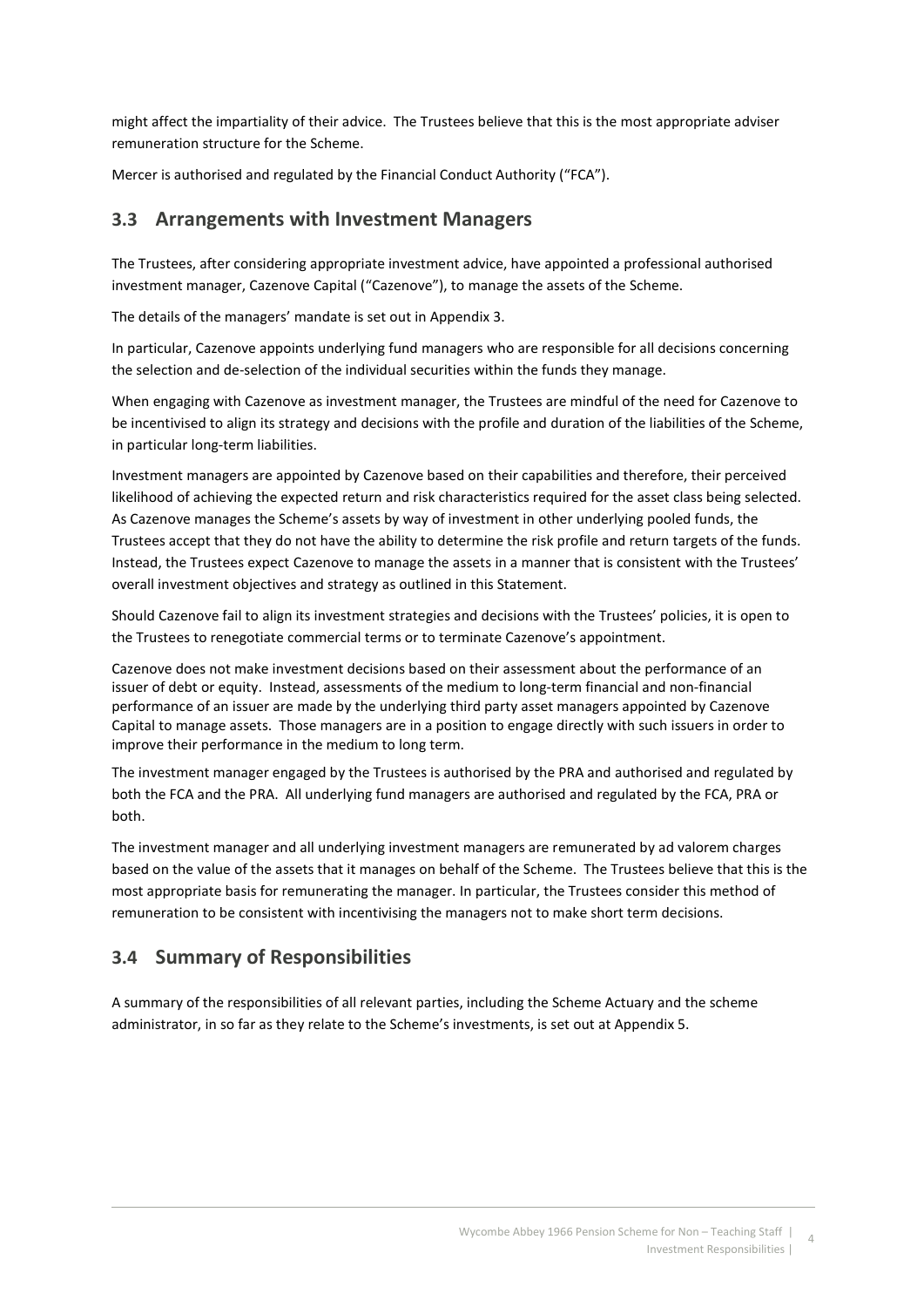# 4 Investment Strategy

## 4.1 Setting Investment Strategy

The Trustees have determined its investment strategy after considering the Scheme's liability profile and its own appetite for risk, the Sponsoring Employer's appetite for risk, and the strength of the Sponsoring Employer's covenant.

The basis of the Trustees' strategy is to divide the Scheme's assets between a "growth" portfolio, comprising of equities, a "matching" portfolio, comprising of bonds and cash to provide added liquidity. The basis of the split between these two portfolios will change over time for a number of reasons, for example, as the proportion of deferred and pensioner liabilities change. Thus, the Trustees regard the basic distribution of the assets to be appropriate for the Scheme's objectives and liability profile.

The Trustees have established a benchmark allocation to each asset class, which is set out in Appendix 1.

The Trustees recognise the benefits of diversification within the asset classes, in reducing the risk that results from investing in any one particular market. Where they consider it advisable to do so, the Trustees have appointed the investment manager to select and manage the allocations within the portfolio, in particular where it would not be practical (or appropriate) for the Trustees to commit the resources necessary to make these decisions themselves.

In respect of the investment of contributions and any disinvestments to meet member benefit payments, the Trustees have decided on a structured approach in accordance with their overall strategy. This approach is set out in Appendix 2.

## 4.2 Investment Decisions

The Trustees distinguish between three types of investment decision: strategic, tactical and security-level.

## Strategic Investment Decisions

These decisions are long-term in nature and are driven by an understanding of the objectives, needs and liabilities of the Scheme.

The Trustees take all such decisions themselves. They do so after receiving written advice from an investment adviser and consulting with the Sponsoring Employer. Examples of such decisions and of tasks relating to the implementation of these decisions include the following:

- Setting investment objectives.
- Determining the split between the growth and the matching portfolios.
- Determining the allocation to asset classes within the growth and matching portfolios.
- Determining the Scheme benchmark.
- Reviewing the investment objectives and strategic asset allocation.

## Tactical Investment Decisions

These decisions are short-term and based on expectations of near-term market movements. Such decisions may involve deviating temporarily from the strategic asset allocation and may require the timing of entry into, or exit from, an investment market or asset class.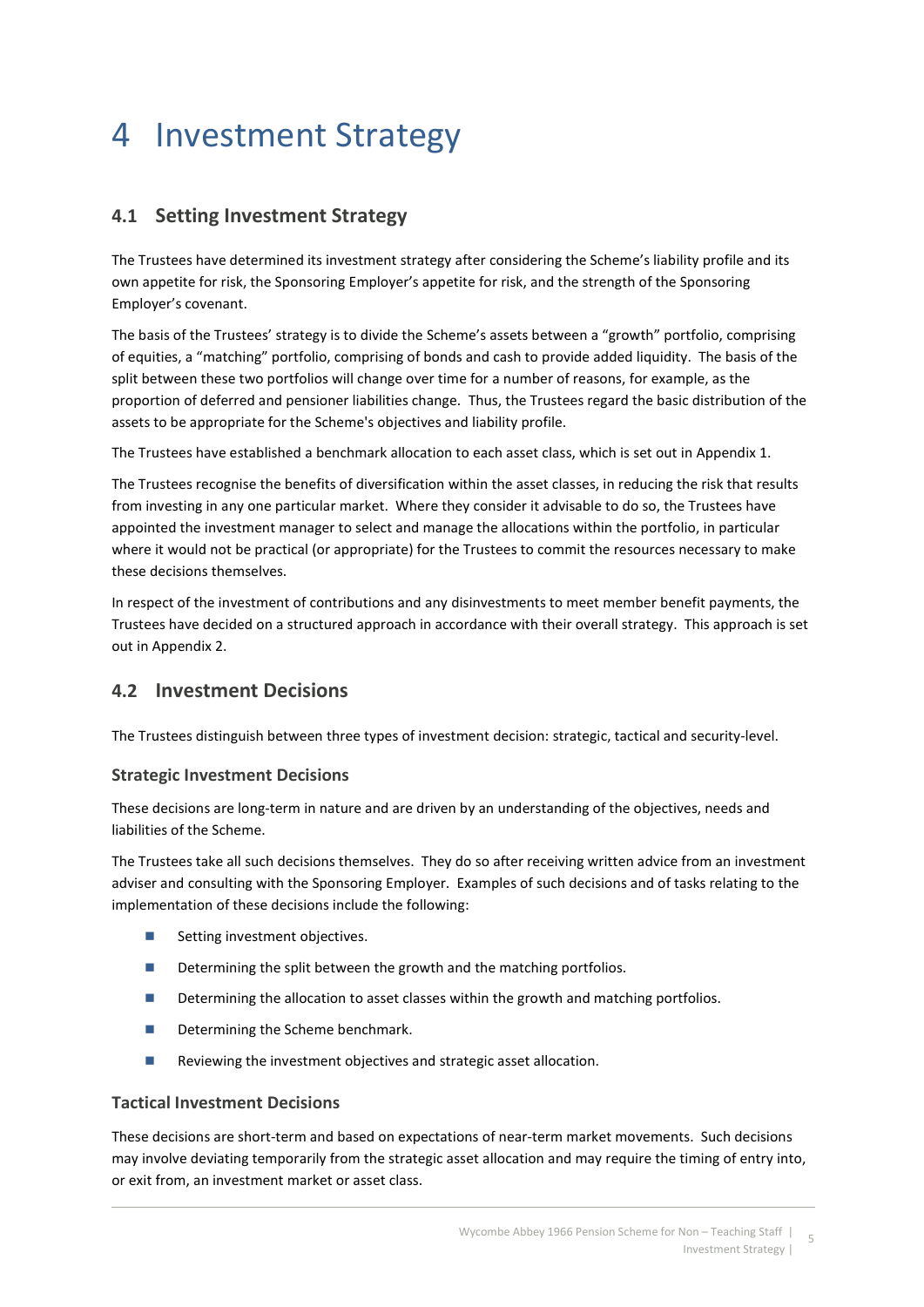These decisions are the responsibility of the Trustees. However, where such decisions are made within a pooled fund, they are the responsibility of the investment manager of the fund.

## Security Selection Decisions

All such decisions are the responsibility of the investment managers of the pooled funds in which the Scheme is invested.

## 4.3 Types of Investments to be Held

The Trustees are permitted to invest across a wide range of asset classes. All the funds in which the Scheme invests are pooled and unitised. The use of derivatives is as permitted by the guidelines that apply to the pooled funds.

## 4.4 Financially Material Considerations

The Trustees consider many risks which they anticipate could impact the financial performance of the Scheme's investments over the Scheme's expected lifetime. Such risks are set out in the next section of this Statement.

The Trustees recognise that environmental, social and corporate governance ("ESG") factors, such as climate change, can influence the investment risk and return outcomes of the Scheme's portfolio and it is therefore in the members' and the Scheme's best interests that these factors are taken into account within the investment process.

The Trustees further recognise that investing with a manager which approaches investments in a responsible way and takes account of ESG related risks may lead to better risk adjusted performance results as omitting these risks in investment analysis could skew the results and underestimate the level of overall risk being taken. Therefore, other factors being equal, the Trustees would seek to invest in funds which incorporate ESG principles.

The Trustees note that ESG considerations are not paramount to the first level decision making process within the funds. However, they understand that fund managers will embed ESG considerations into the management of the underlying securities where it is appropriate to do so.

The Trustees believe that the importance of ESG considerations will increase over time and will therefore review the situation on an on-going basis to make sure that their policy evolves in line with emerging trends and developments.

The Trustees are therefore satisfied that ESG factors are appropriately reflected in the overall investment approach.

## 4.5 Non - Financial Matters

The Trustees have determined that the financial interests of the Scheme members are their first priority when choosing investments.

They have decided not to consider non-financial considerations, such as ethical views, or to take members' preferences into account when setting the investment strategy for the Scheme.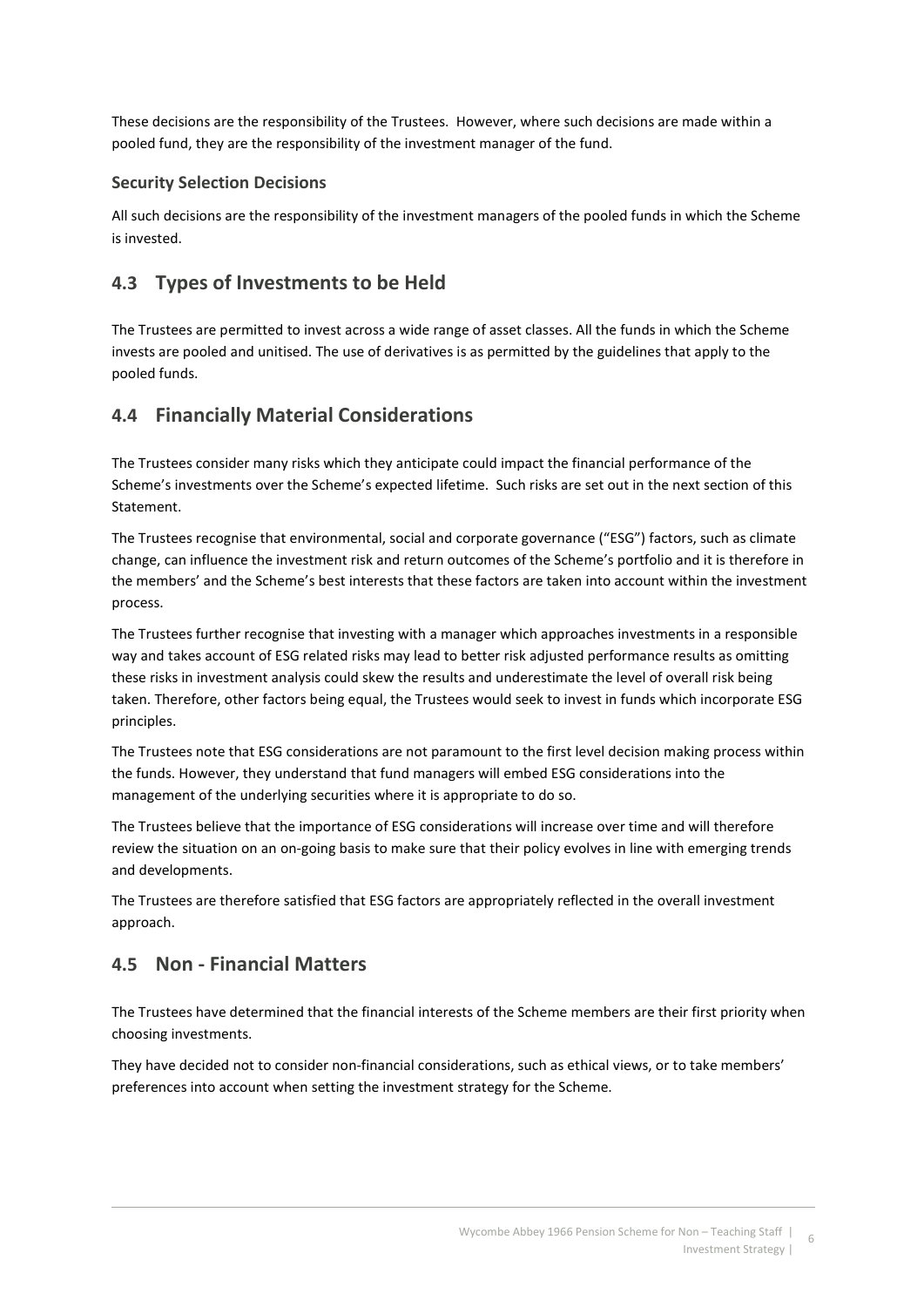## 4.6 Stewardship

The Scheme is invested solely in pooled investment funds. The Trustees' policy is to delegate responsibility for engaging with, monitoring investee companies and exercising voting rights to the pooled fund investment managers and expects the fund managers to use their discretion to act in the long term financial interests of investors.

If the Trustees are specifically invited to vote on a matter relating to corporate policy, they Trustees would exercise its right in accordance with what they it believes to be the best interests of the majority of the Scheme's membership.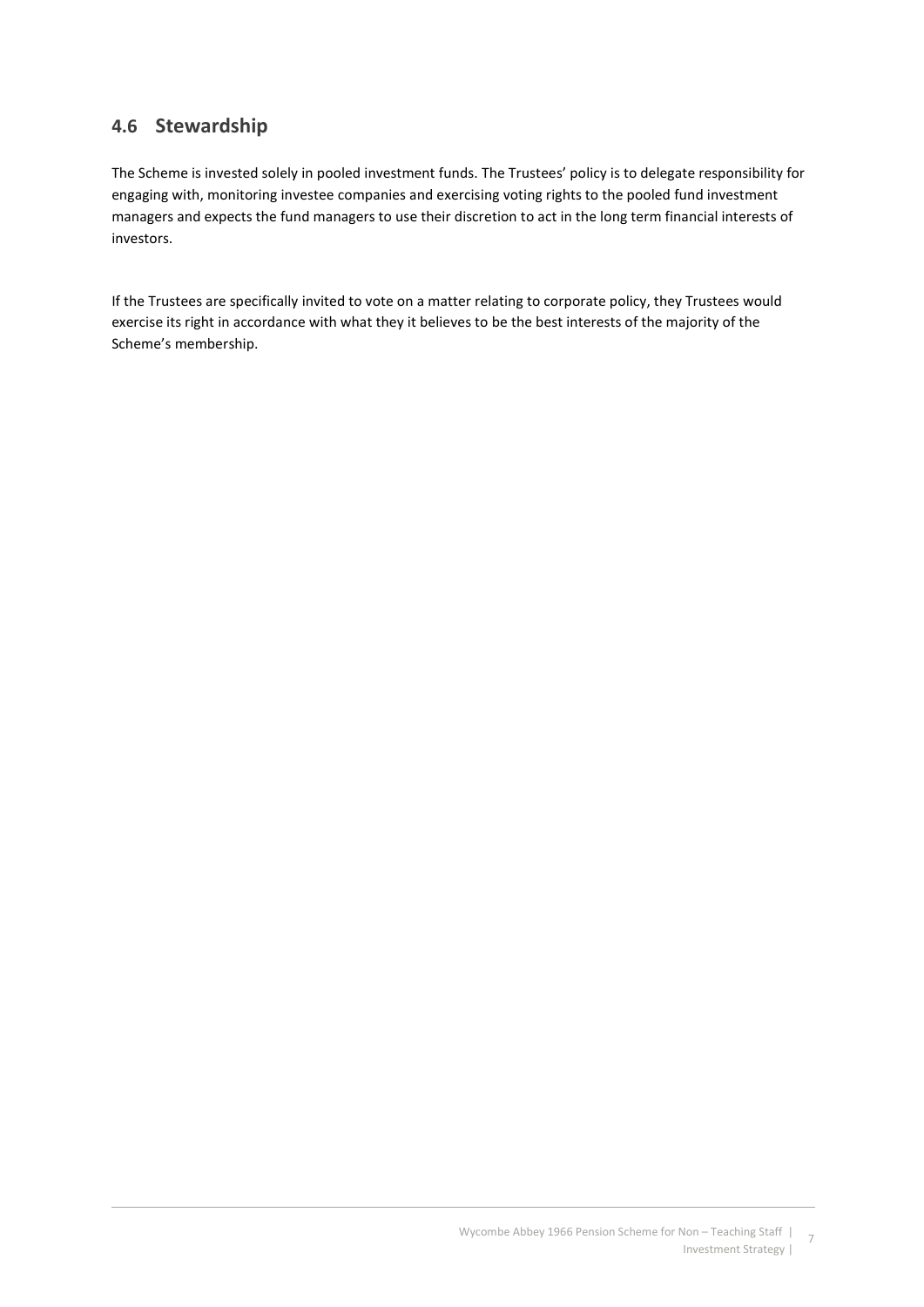# 5 Risk

The Trustees are aware, and seeks to take account, of a number of risks in relation to the Scheme's investments, including the following.

Under the Pensions Act 2004, the Trustees are required to state its policy regarding the ways in which risks are to be measured and managed. These are set out below.

## Solvency Risk and Mismatching Risk

- These are measured through a qualitative and quantitative assessment of the expected development of the assets relative to the liabilities.
- **They are managed by setting a scheme-specific strategic asset allocation with an appropriate level** of risk.

## Manager Risk

- This is assessed as the expected deviation of the prospective risk and return, as set out in the managers' objectives, relative to the investment policy.
- It is measured by monitoring the actual deviation of returns relative to the objective and factors supporting the managers' investment process.

## Liquidity Risk

- **This is monitored according to the level of cash flows required by the Scheme over a specified** period.
- It is managed by holding an appropriate amount of readily realisable investments. The majority of the Scheme's assets are invested in quoted markets and are as readily realisable as the Trustees feel appropriate given the cashflow position of the Scheme and the expected development of the Scheme's liabilities, both of which are monitored by the Trustees.

## Political Risk

- **This is measured by the level of concentration in any one market leading to the risk of adverse** influence on investment values arising from political intervention.
- It is managed by regular reviews of the investments and through regular assessment of the levels of diversification within the investment policy.

## Market Risk

■ This is the risk the fair value of future cash flows of a financial instrument will fluctuate because of changes in market prices.

## Corporate Governance Risk

- **This is assessed by reviewing the Scheme's fund managers' policies regarding corporate governance.**
- It is managed by delegating the exercise of voting rights to the managers, who exercise this right in accordance with their published corporate governance policies. Summaries of these policies are provided to the Trustees on request and take into account the financial interests of the shareholders, which should ultimately be to the Scheme's advantage.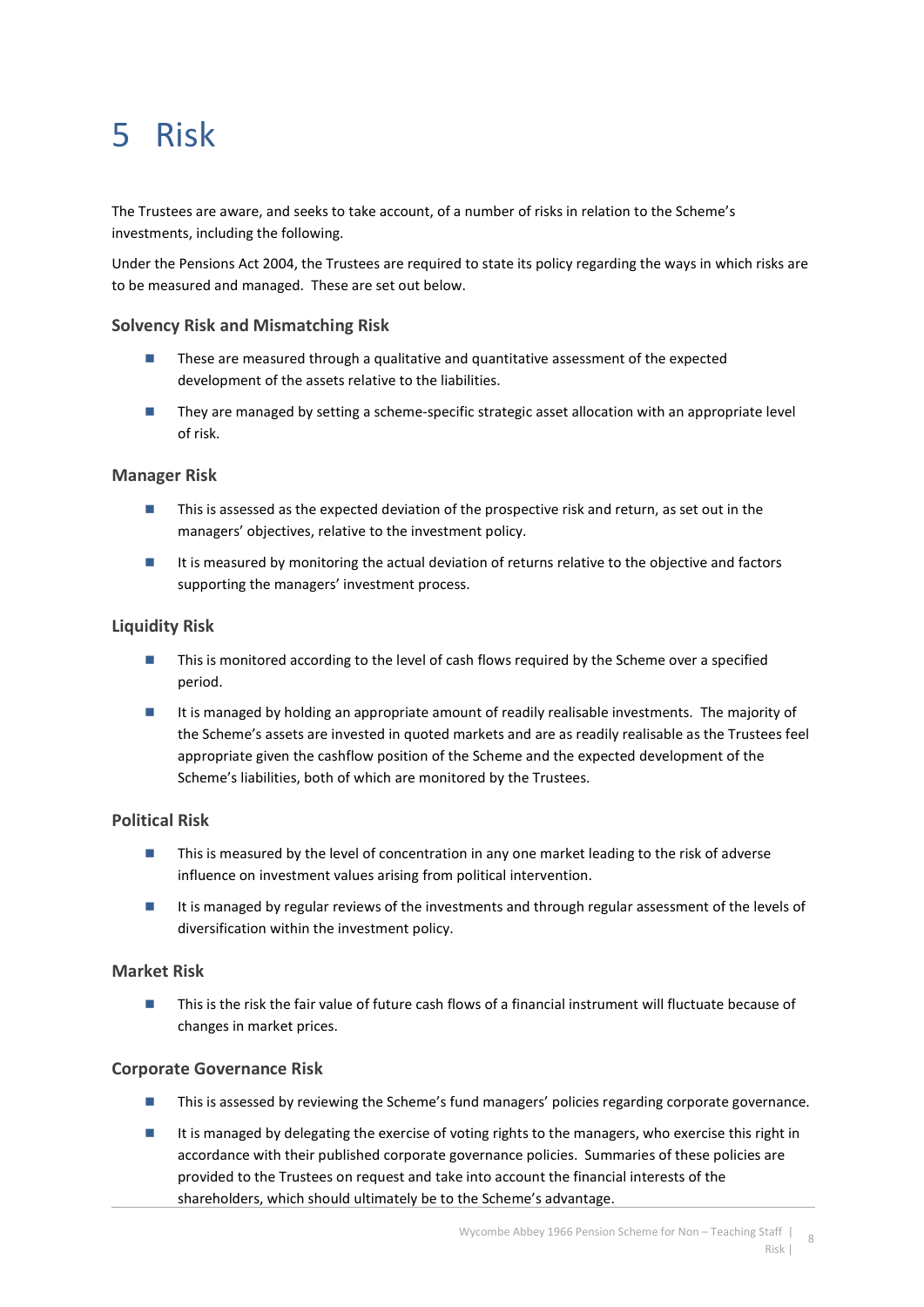## Sponsor Risk

- **This is assessed as the level of ability and degree of willingness of the sponsor to support the** continuation of the Scheme and to make good any current or future deficit.
- It is managed by assessing the interaction between the Scheme and the sponsor's business, as measured by a number of factors, including the creditworthiness of the sponsor and the size of the pension liability relative to the sponsor.

## Other Price Risk

■ This is the risk of volatility in fund values and principally arises in relation to the growth assets, for which the Scheme invests in equities.

## ESG Risk

- **This is the risk that environmental, social or corporate governance concerns, including climate** change, have a financially material impact on the return of the Scheme's assets.
- The Trustees manage this risk by investing in well-respected fund managers where ESG principles are part of the investment decision making process.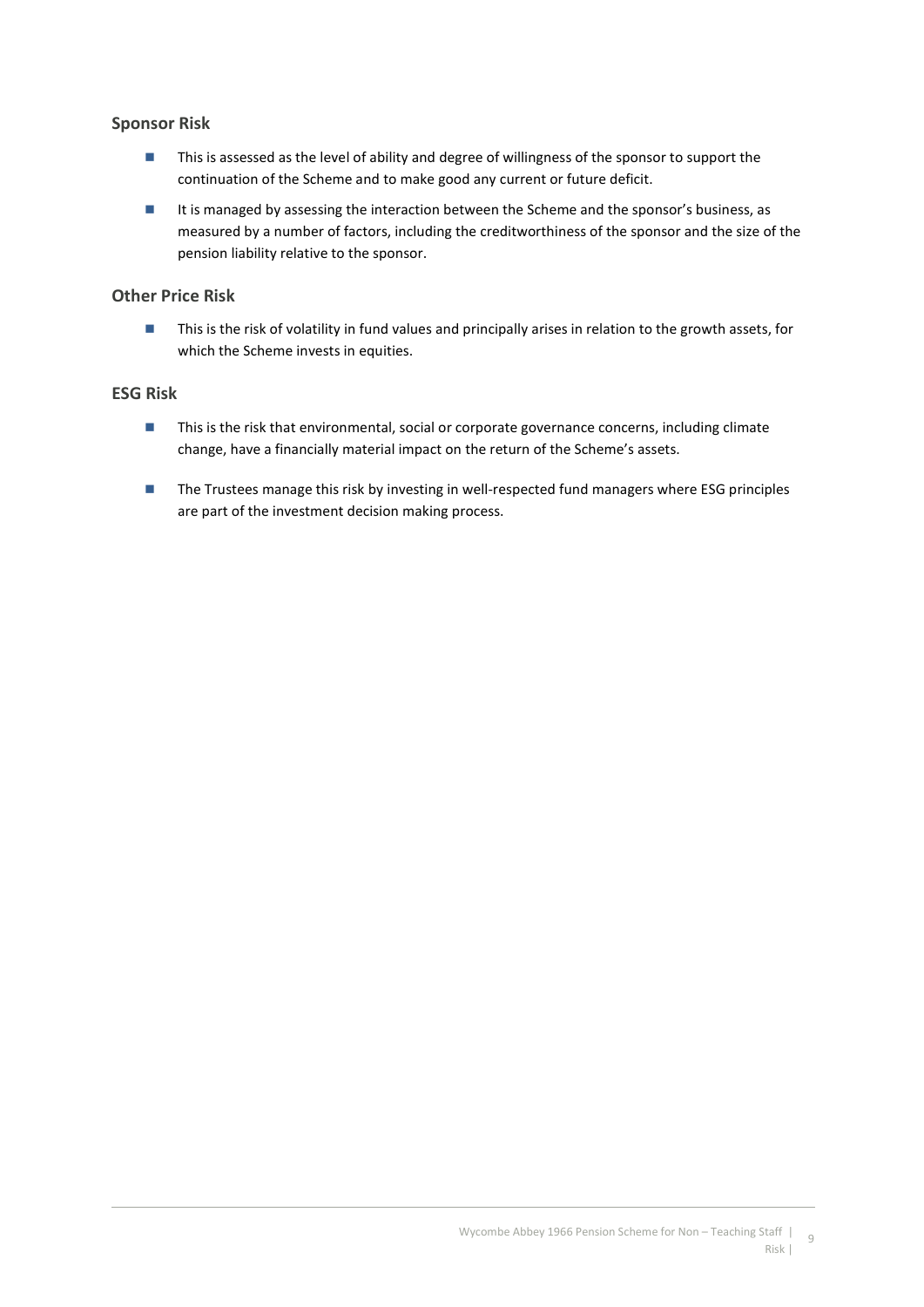# 6 Monitoring of Investment Adviser and Manager

## 6.1 Investment Adviser

The Trustees continually assess and review the performance of their adviser in a qualitative way.

## 6.2 Investment Managers

The Trustees receive regular reports on the Scheme's assets from Cazenove.

The Trustees' focus is on the medium to long-term financial performance of Cazenove. The Trustees receive quarterly returns, showing the performance of the overall portfolio (net of costs) and performance by asset class (net of relevant underlying costs) versus a relevant index.

Cazenove have been appointed for over 20 years.

## 6.3 Portfolio Turnover costs

The Trustees do not receive portfolio turnover costs from Cazenove. Cazenove do not levy any transaction charges on deals undertaken for the Trustees' portfolio.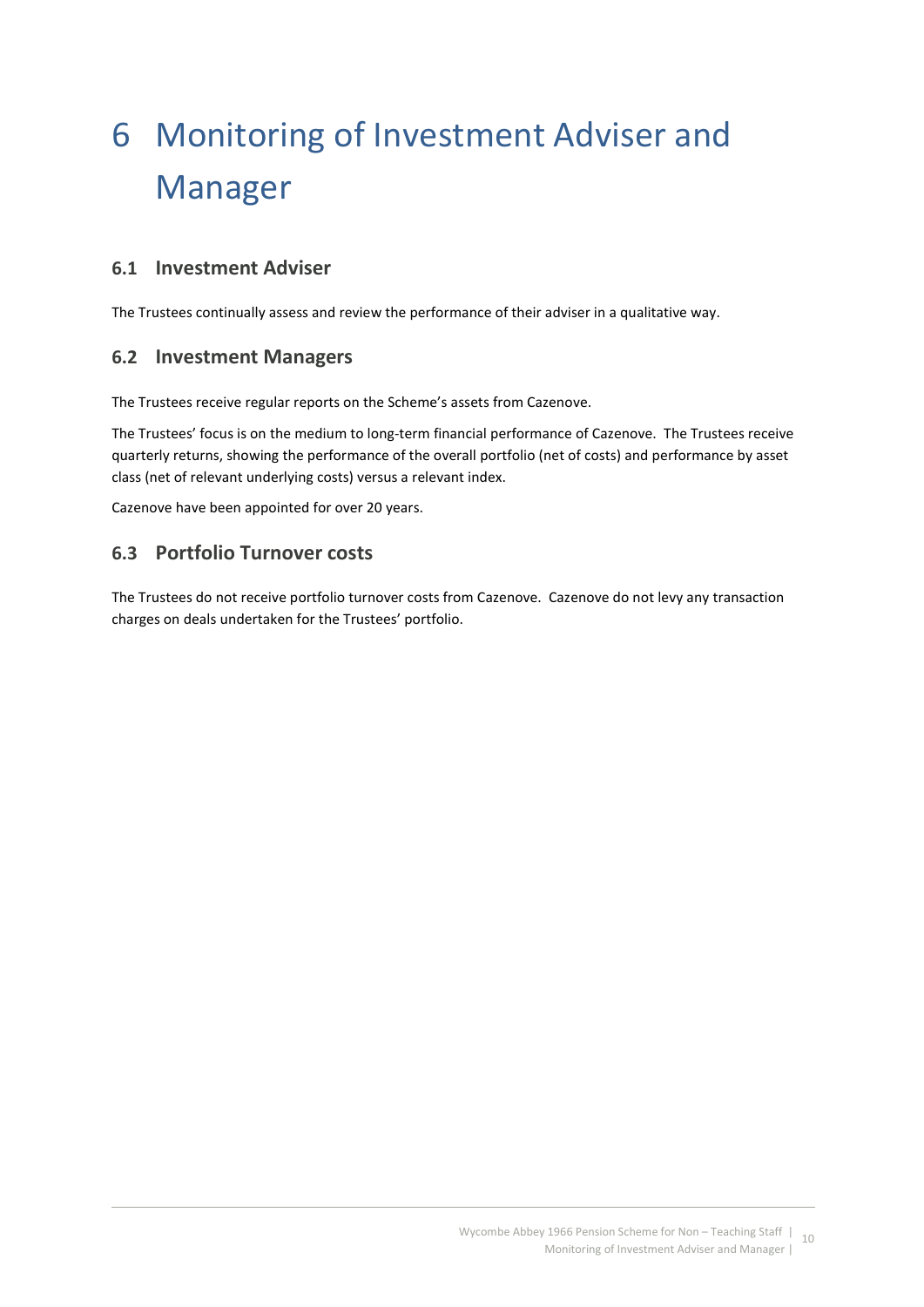# 7 Code of Best Practice

The Trustees are aware of the recommendations set out by the Pension Regulator in the paper 'Investment Guidance for Defined Benefit Pension Schemes', which was released in March 2017. The Trustees have considered these recommendations when formulating its investment policy and has included them within this Statement. The Trustees review its compliance with the recommendations regularly.

The key themes of the guidance are detailed in Appendix 4.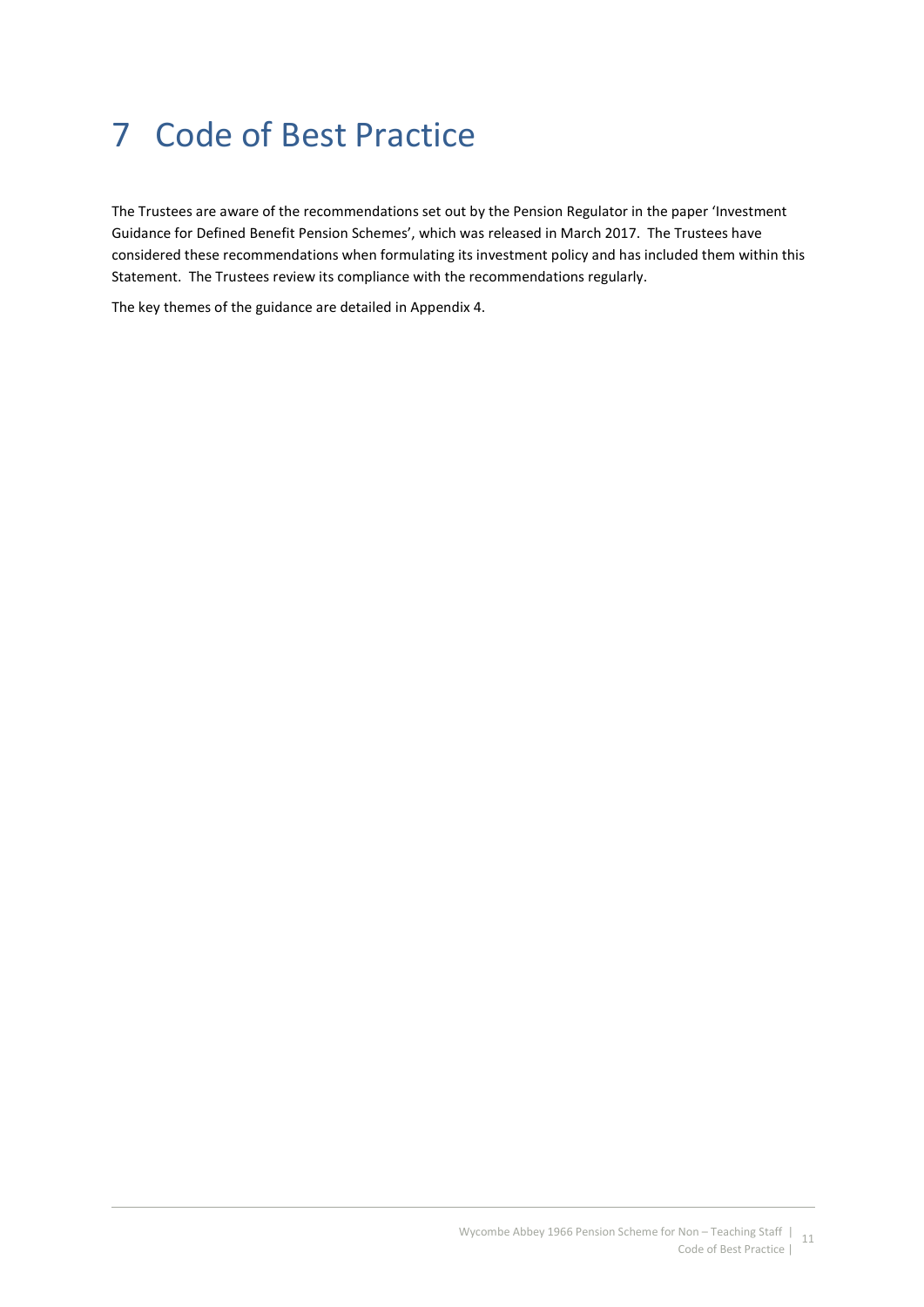# 8 Compliance

The Scheme's Statement of Investment Principles and annual report and accounts are available to members on request.

A copy of the Scheme's current Statement is also supplied to the Sponsoring Employer, the Scheme's investment manager, the Scheme Auditors and the Scheme Actuary.

This Statement supersedes all others and was approved by the Trustees on the 23<sup>rd</sup> September 2020.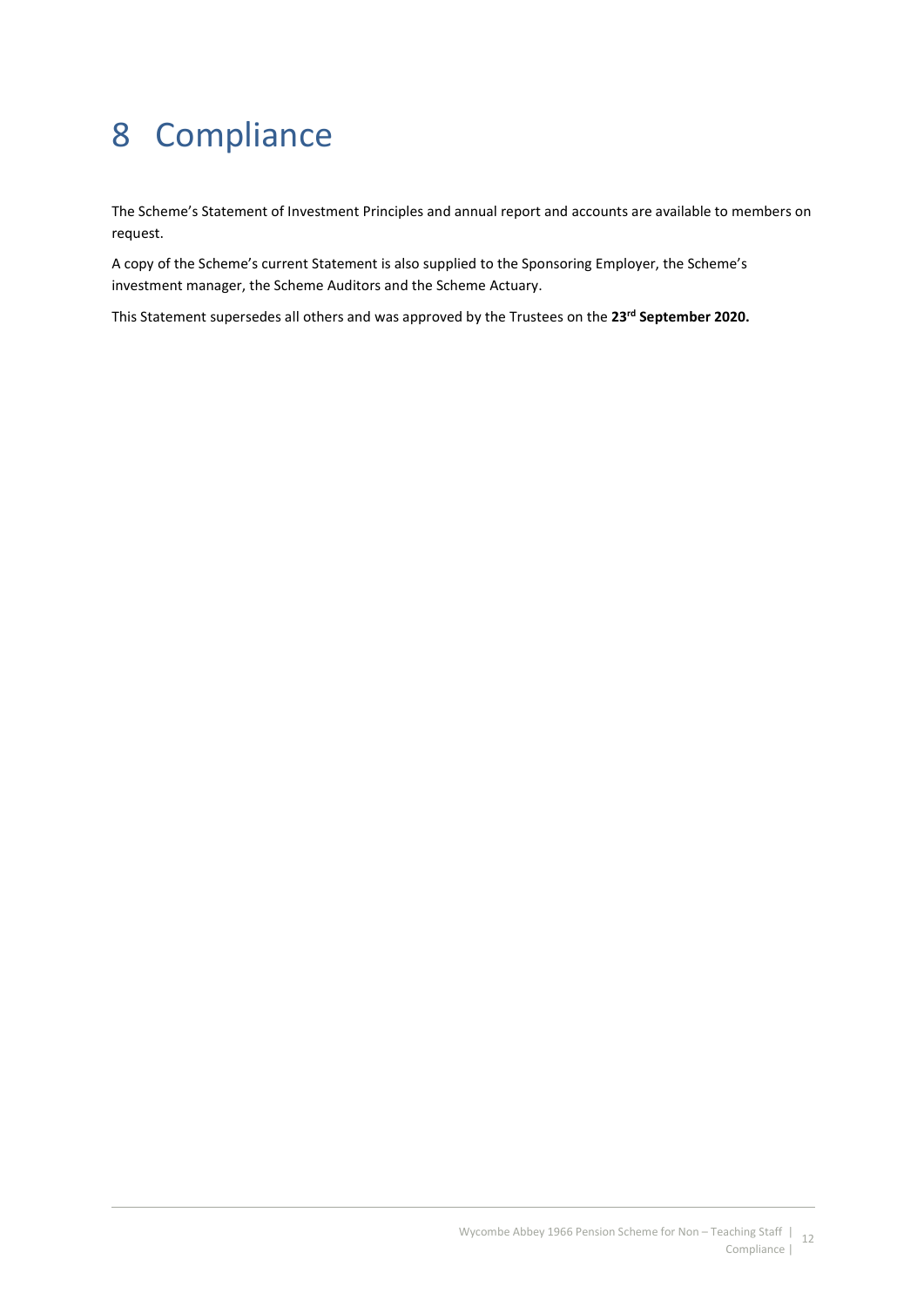# Appendix 1: Scheme Asset Allocation Benchmark

The Scheme's asset allocation benchmark is set out below.

|                        | <b>Allocation (%)</b> |
|------------------------|-----------------------|
| <b>Growth Assets</b>   | 80                    |
| <b>UK Equities</b>     | 40                    |
| <b>Global Equities</b> | 40                    |
| <b>Matching Assets</b> | 20                    |
| <b>Bonds</b>           | 10                    |
| Cash                   | 10                    |

Source:

The above allocations will naturally alter over time as market conditions change.

The Trustees will monitor this allocation and make changes if considered appropriate after receiving investment advice.

The Trustees are able to hold an overweight position to cash should they deem it appropriate at any point in time.

The policy for rebalancing and investment / disinvestment of cashflows is set out in Appendix 2.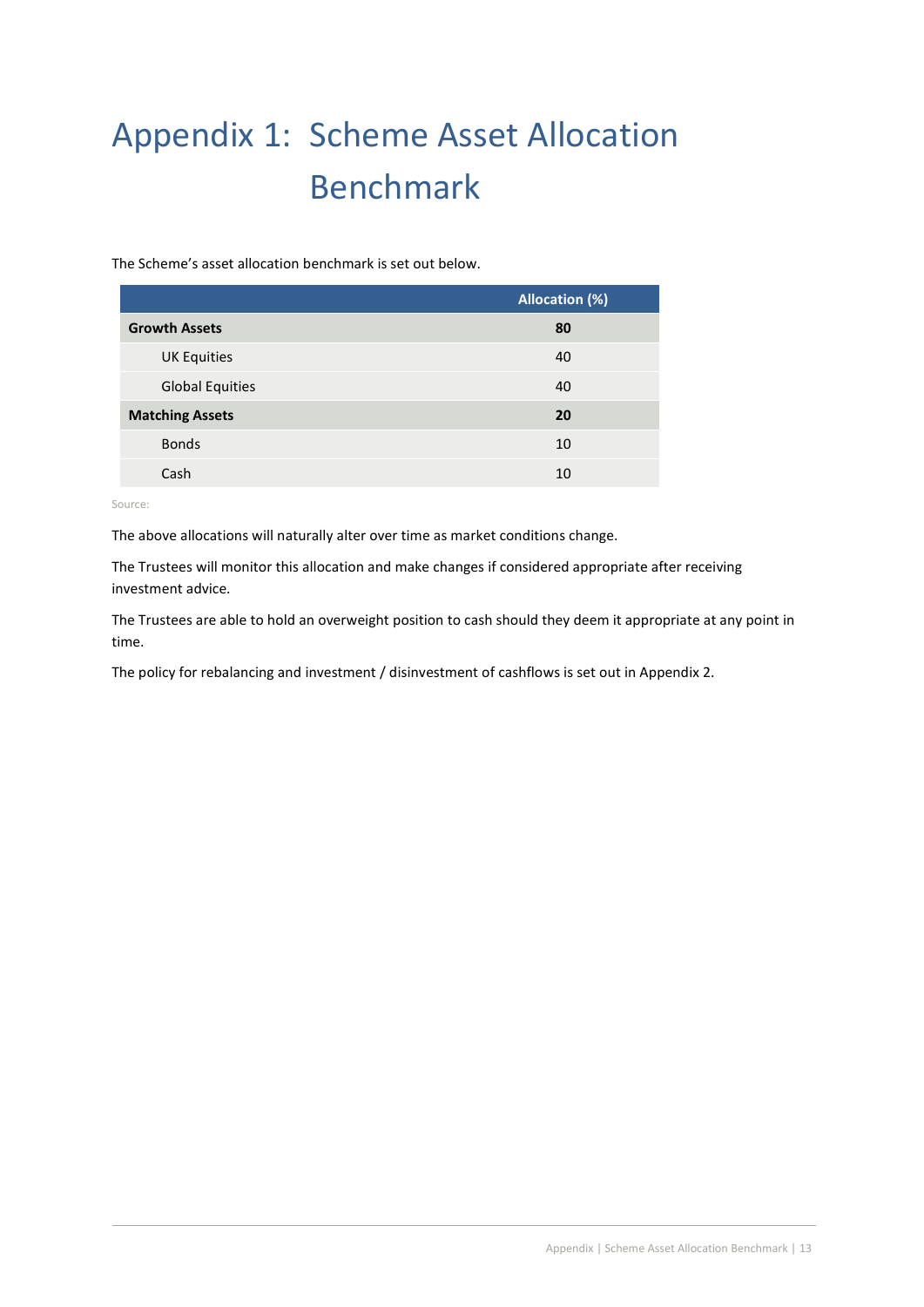# Appendix 2: Cashflow and Rebalancing Policy

Monies will be raised through the sale of assets in such as a way as to move the portfolio closer to the strategic asset allocation, subject to consideration of liquidity issues, transaction costs, market conditions and the speed with which monies are required.

Similarly, where cash inflows are received, monies will be invested in such a way as to move the portfolio closer to the strategic asset allocation, unless market conditions suggest otherwise.

In each instance, the Trustees will seek advice from their investment adviser with regard to the investment or disinvestment of these monies.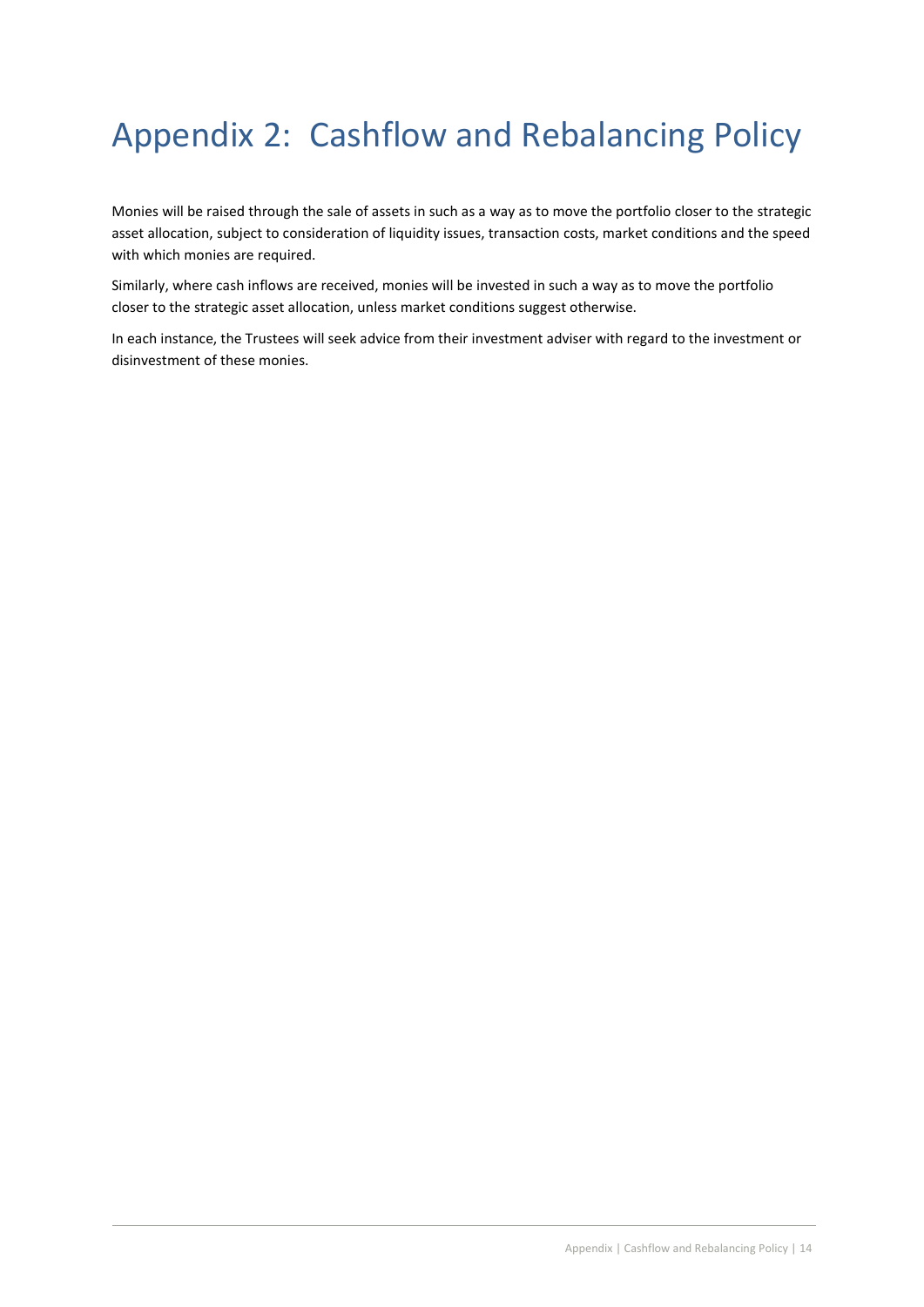## Appendix 3: Investment Manager Information

The Scheme's assets are currently hosted on an investment platform provided by Cazenove, which facilitates investment into the underlying investment managers' funds.

For avoidance of doubt, this Statement will not be updated solely in response to a replacement of one of the underlying investment managers, although it will continue to be reviewed on a regular basis.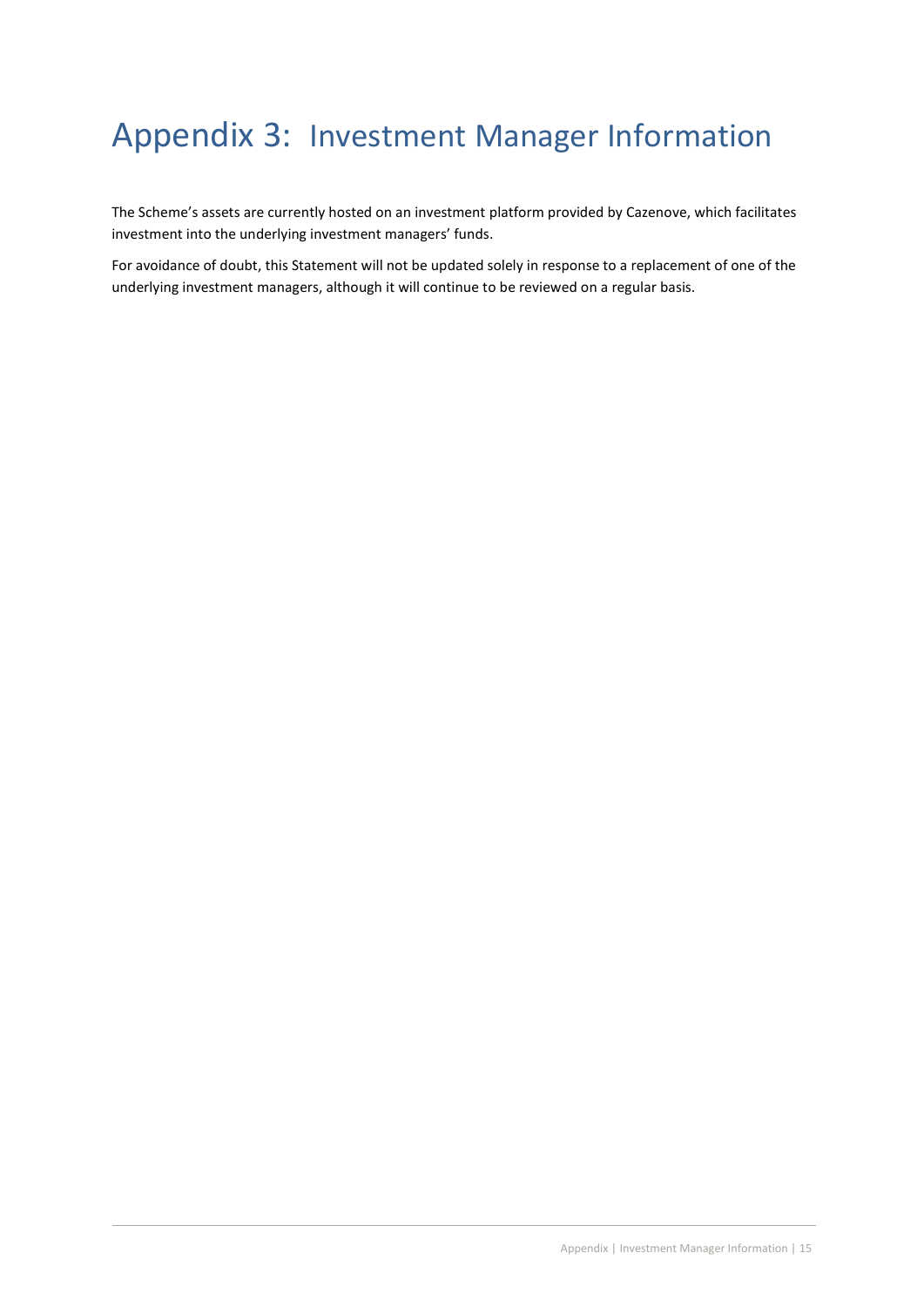# Appendix 4: tPR Investment Guidance

The key themes of the investment guidance set out by the Pensions Regulator are set out below.

#### Legal Duties

The fundamental aim of a trustee board is to generate returns to enable to scheme to pay promised benefits as they fall due. Trustees have a statutory power to make any kind of investment, but subject to the restrictions of a scheme's governing documentation and Employer Related Investment regulations. Trustees must also obtain advice from a suitability qualified individual when preparing or revising the Statement of Investment Principles and before investing.

### Investment Governance

 Trustees should set up an appropriate governance structure for the scheme's investments. Trustees much ensure they are familiar with the basic legal principles and scheme documents governing the scheme, that they obtain advice where appropriate, they understand and challenge proposals and have consulted with the employer on the Statement of Investment Principles. Collaboration between trustees and the employer is encouraged. Trustee boards should consider the appropriateness and effectiveness of governance structures in place. Clear roles and responsibilities are encouraged and the effectiveness of decision making should be monitored.

### Investing to fund Defined Benefit Liabilities

 Trustees should set clear objectives, have a clear risk appetite and understand risk capacity when setting investment strategy. An Integrated Risk Management framework (taking in to account both employer covenant and funding strategy) should be adopted. The key risks the scheme is exposed to should be identified, understood, quantified, documented, managed or mitigated and monitored. The strategy should be monitored and should evolve over time as the scheme evolves.

#### Matching Defined Benefit Liabilities

Trustees are legally required to invest in a way that is appropriate to the nature, timing and duration of the expected future retirement benefits payable.

### Defined Benefit Growth Assets

Trustees need to recognise that investment in growth assets involves taking risk to target the desired return. Trustees should understand the return drivers and key risks. Further, trustees should consider the use of diversification to reduce risk.

### Implementing a Defined Benefit Investment Strategy

When implementing a strategy, the operational risks, security and transition should be given appropriate consideration.

#### Monitoring a Defined Benefit Investment Strategy

Effective monitoring should prioritise the most important issues, including funding level, employer covenant and investment strategy. Trustees should consider the development of a key issues dashboard focussing on changes in funding level, risk metrics, reasons for changes, returns and hedging levels. Monitoring should be timely and actionable.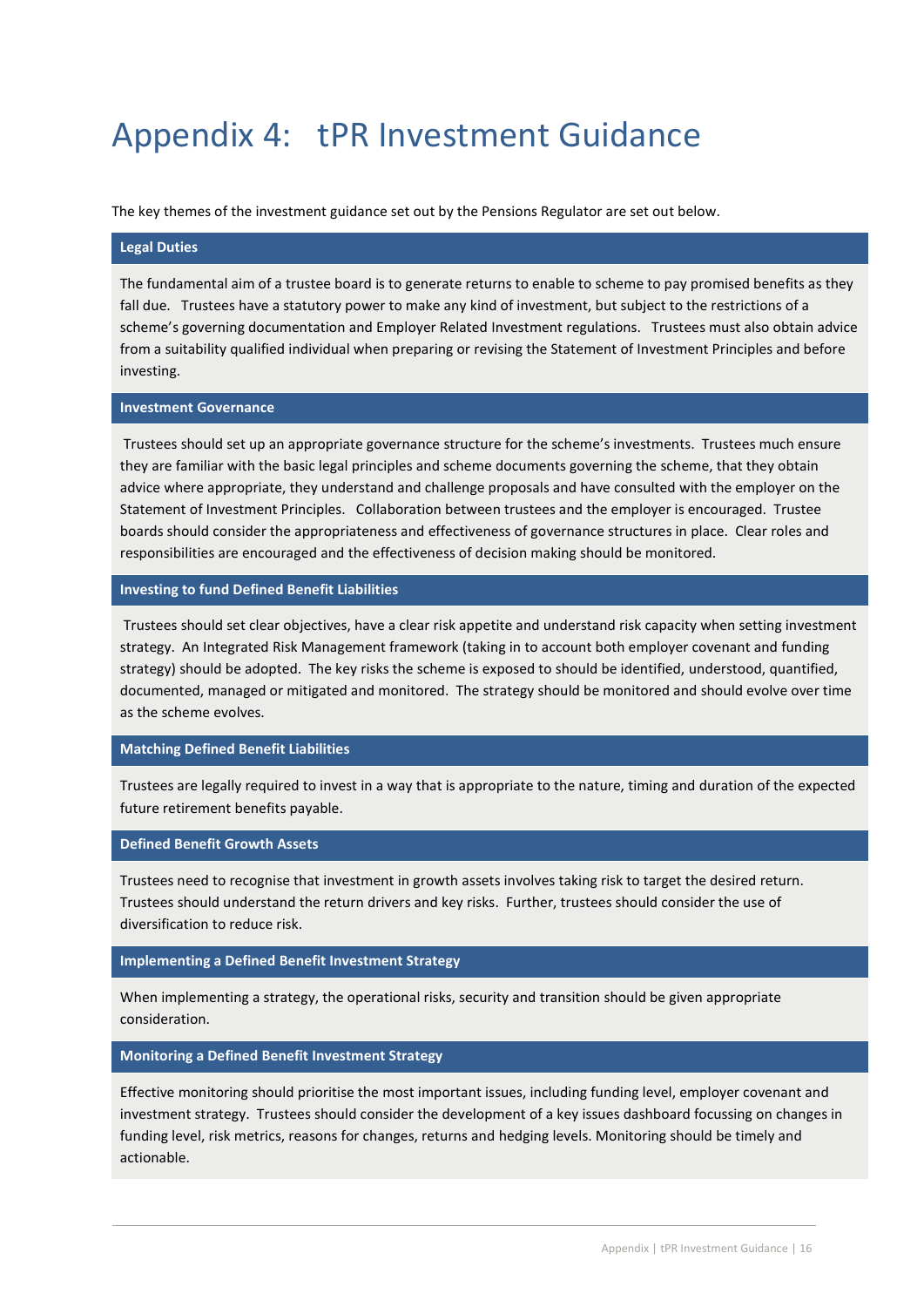# Appendix 5: Responsibilities of Parties

### Trustee

The Trustees' responsibilities include the following:-

- Reviewing at least triennially and more frequently if necessary, the content of this Statement in consultation with the Investment Adviser and modifying it if deemed appropriate.
- **Reviewing the investment strategy following the results of each actuarial review, in consultation** with the Investment Adviser and Scheme Actuary.
- Appointing the Investment Managers and custodian (if required).
- **Assessing the quality of the performance and processes of the Investment Managers by means of** regular reviews of investment returns and other relevant information, in consultation with the Investment Adviser.
- **Consulting with the sponsoring employer regarding any proposed amendments to this Statement.**
- **Monitoring compliance of the investment arrangements with this Statement on a continuing basis.**

### Investment Adviser

The Investment Adviser's responsibilities can include the following:-

- **Participating with the Trustees in reviews of this Statement of Investment Principles.**
- $\blacksquare$  Production of independent performance monitoring reports.
- Advising the Trustees, at their request, on the following matters:
	- $\gg$  Through consultation with the Scheme Actuary, how any changes within the Scheme's benefits, membership, and funding position may affect the manner in which the assets should be invested.
	- $\gg$  How any changes in the Investment Managers organisation could affect the interests of the Scheme.
	- $\gg$  How any changes in the investment environment could present either opportunities or problems for the Scheme.
- Undertaking project work, as requested, including:
	- » Reviews of asset allocation policy.
	- » Research into and reviews of Investment Managers.
- Advising on the selection of new managers and/or custodians.

### Investment Managers

The Investment managers' responsibilities include the following:

- **Providing the Trustees on a quarterly basis (or as frequently as required) with a statement and** valuation of the assets and a report on their actions and future intentions, and any changes to the processes applied to their portfolios.
- Informing the Trustees of any changes in the internal performance objectives and guidelines of any pooled fund used by the Scheme as and when they occur.